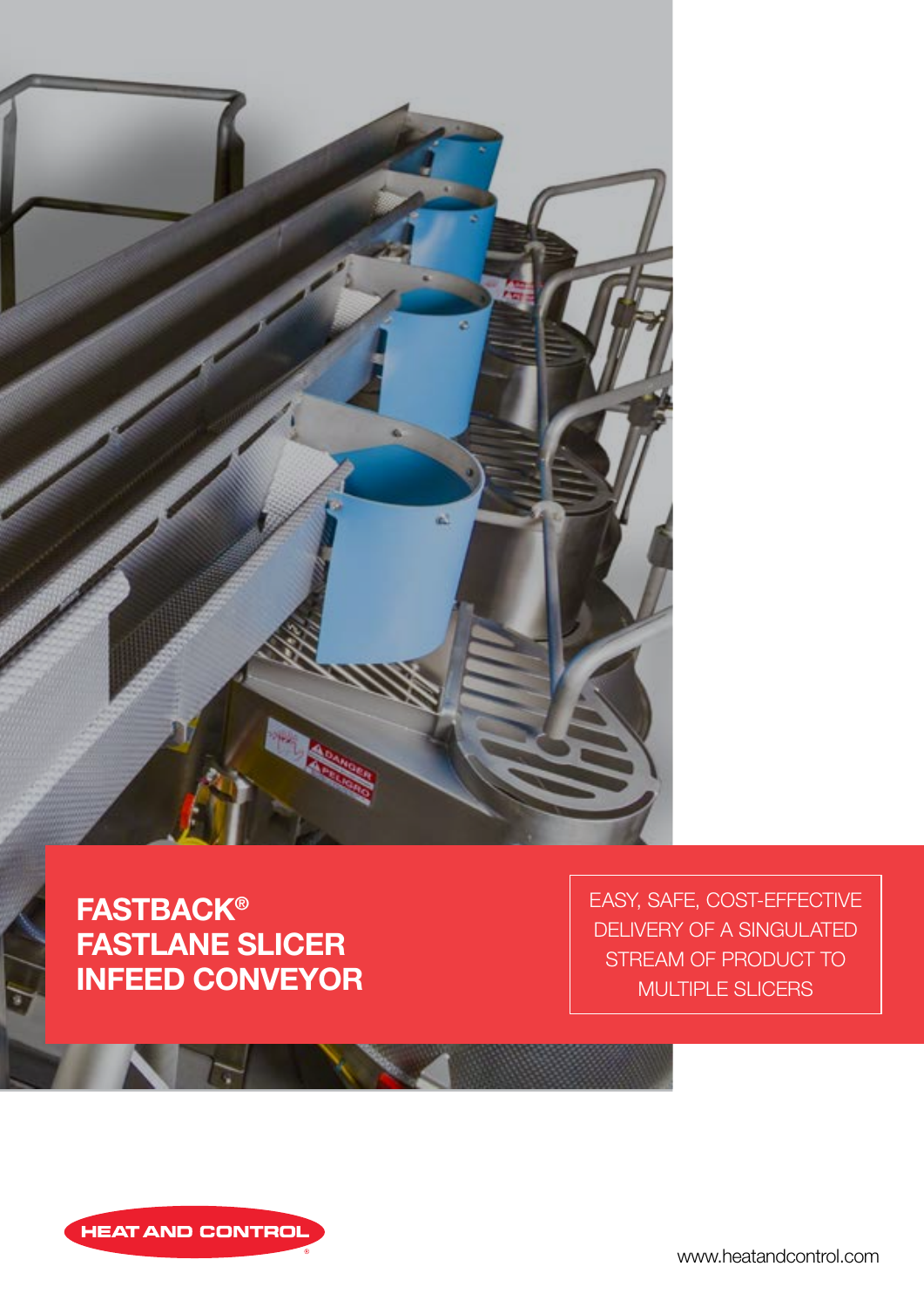





## **BENEFITS**

Centrifugal potato chip slicers, such as The of any horizontal motion conveyor, delivering twice the rate Urschel<sup>®</sup> models, operate most efficiently expression conv when receiving a successive feed of individual and motimument from potatoes. Feeding multiple potatoes into a  $F_{\rm 100}$  manufacturers who demand the best performance  $\mu$  may be the best performance  $\mu$ slice quality, and increases amounts of slicing  $\begin{bmatrix} \begin{array}{c} \begin{array}{c} \begin{array}{c} \begin{array}{c} \end{array} \\ \end{array} & \begin{array}{c} \begin{array}{c} \end{array} \\ \end{array} & \begin{array}{c} \begin{array}{c} \end{array} \\ \end{array} & \begin{array}{c} \end{array} & \begin{array}{c} \end{array} \\ \end{bmatrix} & \begin{array}{c} \begin{array}{c} \end{array} & \begin{array}{c} \end{array} & \begin{array}{c} \$ scrap. To optimise quality with quantity, to distribute product to multiple slicers at the complete testing center to support to support to support to support to support to support to support to support to support to support to support to support to support to dis once; however, this can quickly enlarge the knowledge once; however, this can quickly enlarge the equipment's footprint and cost due to the slicer at once increases plugging risk, reduces manufacturers use slicer infeed conveyors amount of steel and platform required for support and for operator access.

### FASTLANE SLICER INFEED CONVEYOR



#### **SANITATION**

## CONSISTENCY | QUALITY | SAFETY

The FastLane is a FastBack slicer infeed conveyor which combines the gentle horizontal motion of the FastBack Model 260E-G3 (G3) with a multi-lane pan that singulates product for delivery into multiple Urschel rotary slicers. The FastLane, designed to feed rotary slicers, ensures that only available slicers receive successive product while unavailable slicers remain unfed.

#### **SAFETY**

## ALL FOR ONE: FASTLANE SLICER INFEED CONVEYORS– EFFECTIVE SINGULATION AND STRONG FOOD SAFETY

With typical slicer infeed conveyors, when an individual lane needs to be closed for service or blade changes, an operator pushes a button which forces an overhead paddle down into the product stream to prevent the desired slicer from receiving product. However, this forceful downward motion creates pinch-points where an operator may be injured.

The mechanical damming process is a sanitation hazard because debris can accumulate on paddles, or on any suspended support steel, and can fall into the product stream. With the FastLane control interface, an operator can push a button to select an air-actuated paddle which rises to impede product stream within the lane.

- Increases production; produces more quality slices and less scrap with a consistent, singulated feed to each slicer. Spreads potatoes evenly–no flooding or product damage.
- Eliminates hazardous pinch-points by using basalmounted, air-actuated paddles which descend without a mechanically applied force.
- Eliminates overhead sources of contamination which can fall into the product stream.
- Reduces maintenance time: full SS, IP65, NEMA 4X drive minimises collection of debris, withstands the toughest washdown environments, and simplifies cleaning.
- Requires minimal structure to support the infeed conveyor.
- Reduces floor space and up to half the total cost of traditional infeed conveyors with a compact, light-weight solution.